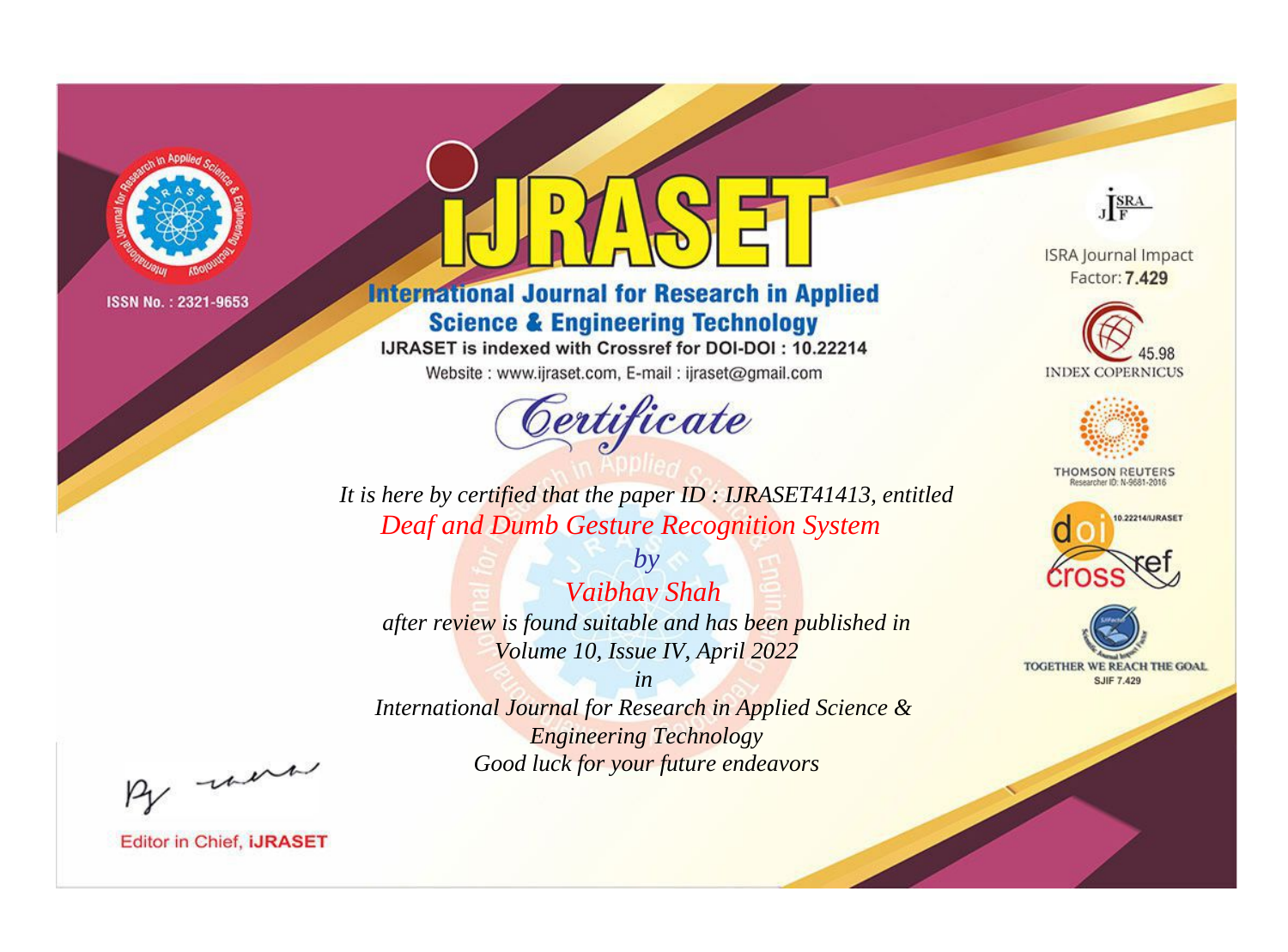

# **International Journal for Research in Applied Science & Engineering Technology**

IJRASET is indexed with Crossref for DOI-DOI: 10.22214

Website: www.ijraset.com, E-mail: ijraset@gmail.com



JERA

**ISRA Journal Impact** Factor: 7.429





**THOMSON REUTERS** 



TOGETHER WE REACH THE GOAL **SJIF 7.429** 

It is here by certified that the paper ID: IJRASET41413, entitled **Deaf and Dumb Gesture Recognition System** 

Nikhil Sharma after review is found suitable and has been published in Volume 10, Issue IV, April 2022

 $b\nu$ 

 $in$ International Journal for Research in Applied Science & **Engineering Technology** Good luck for your future endeavors

By morn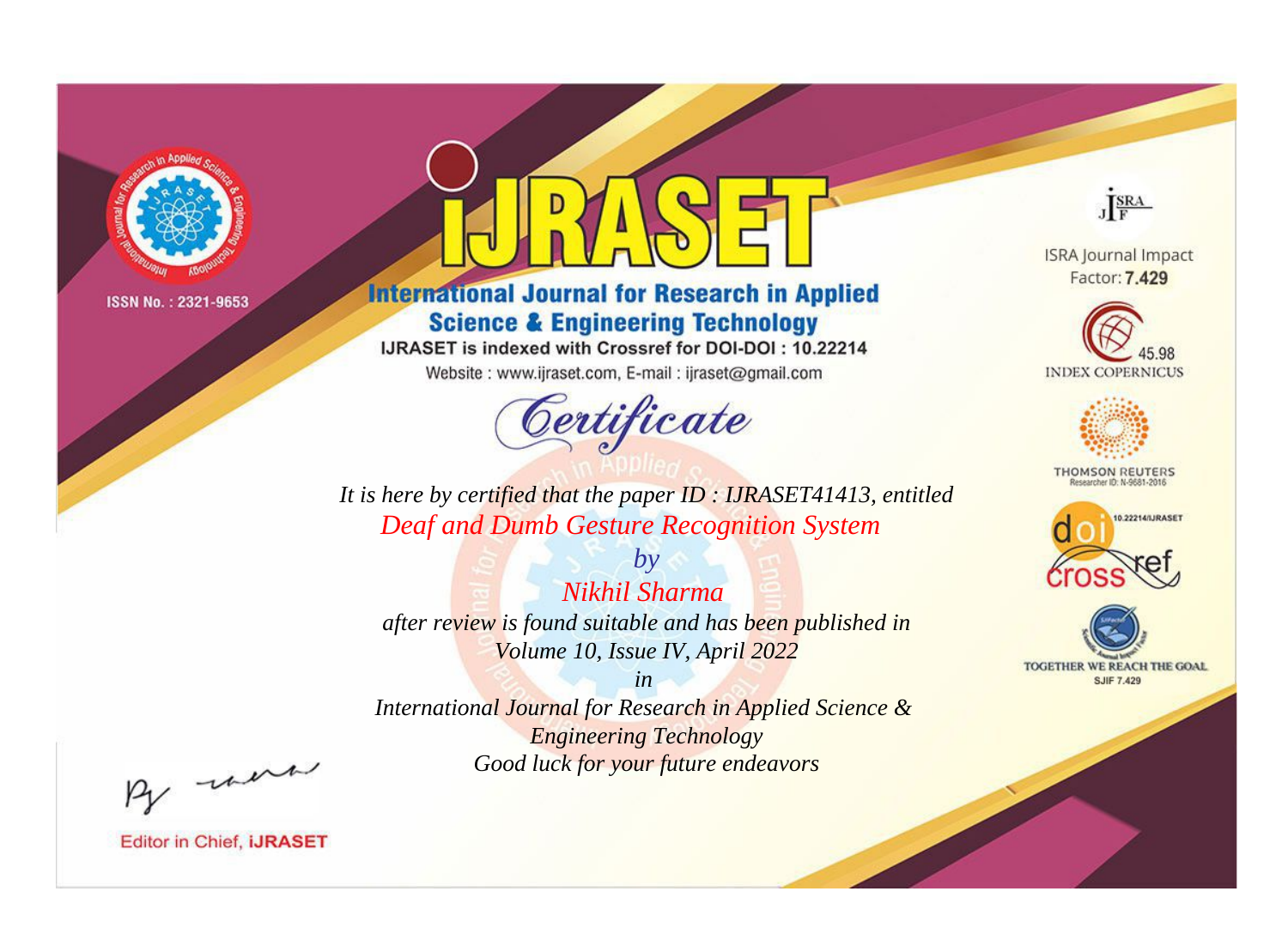

# **International Journal for Research in Applied Science & Engineering Technology**

IJRASET is indexed with Crossref for DOI-DOI: 10.22214

Website: www.ijraset.com, E-mail: ijraset@gmail.com



JERA

**ISRA Journal Impact** Factor: 7.429





**THOMSON REUTERS** 



TOGETHER WE REACH THE GOAL **SJIF 7.429** 

It is here by certified that the paper ID: IJRASET41413, entitled **Deaf and Dumb Gesture Recognition System** 

**Prince Solanki** after review is found suitable and has been published in Volume 10, Issue IV, April 2022

 $b\nu$ 

 $in$ International Journal for Research in Applied Science & **Engineering Technology** Good luck for your future endeavors

By morn